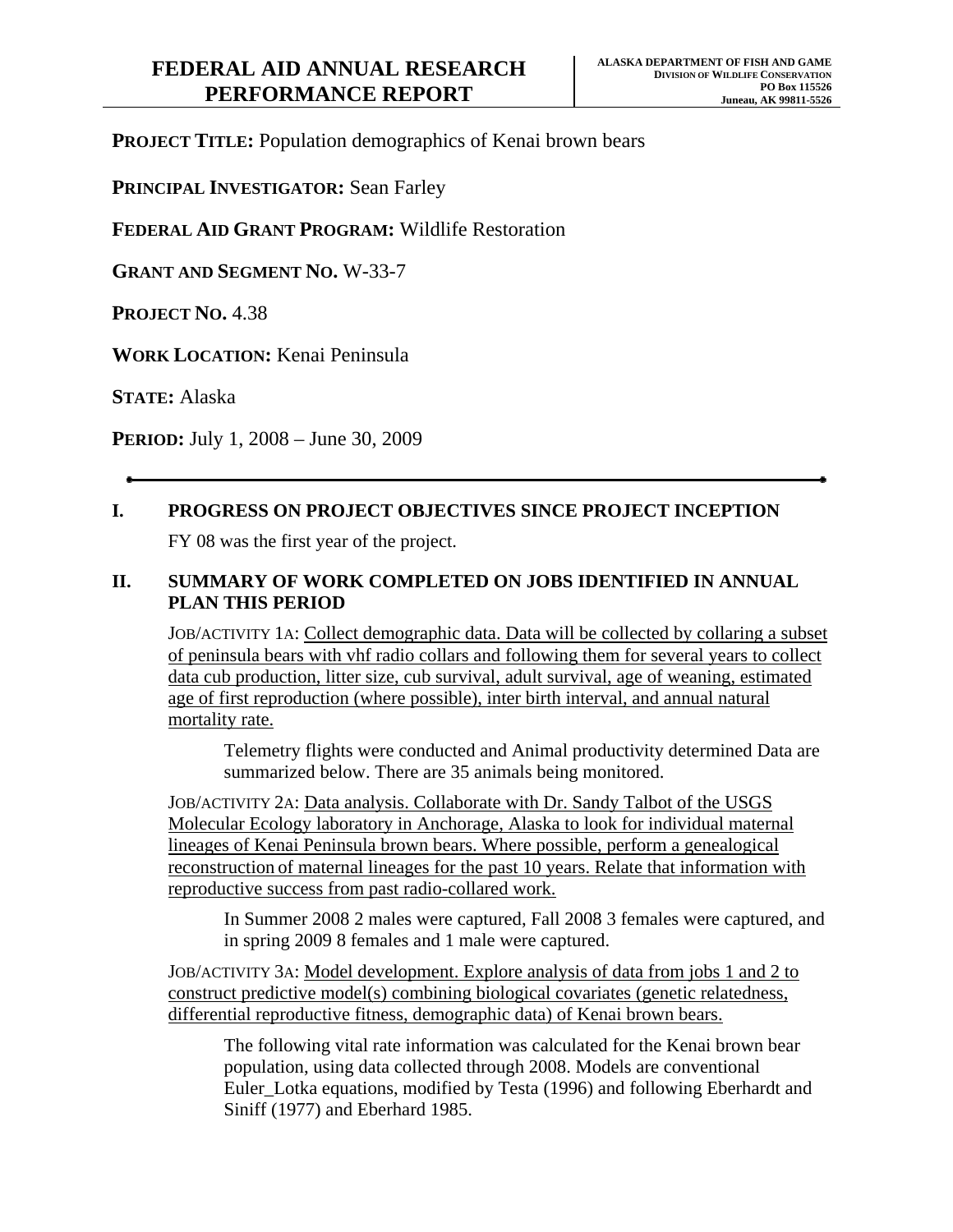```
Female survivorship 0.9215 +- 0.044 
Average age at reproduction: 5years 
Birth rate: 0.3474 (03186 – 0.3590) 
Cub survivorship: 
       cub-of-the-year (COY) 0/62 - 0.68yearling 0.58 - 0.62 two-year old 0.99 
Litter size:
       COY 2.187 mean; 0.739 sd 
        yearling 2.10 mean; 0.662 sd 
        two year old 2.018 mean; 0.707 
Interbirth interval 
        1995 – 2008 3.05 mean; 0.4 sd 
        1995 – 2000 3.17 mean; 0.39 sd 
        2000- 2008 3.08 mean; 0.49 sd 
Population productivity (Lambda): 1.02 (0.96 – 1.08)
```
Literature Cited:

- Eberhardt, L.L. and D.B. Siniff. 1977. Population dynamics and marine mammal management policies. Journal of the Fisheries Research Board of Canada 34(2): 183-190.
- Eberhardt, L.L. 1985. Assessing the dynamics of wild populations. Journal of Wildlife Management 49(4):997-1012.
- Testa, J.W. 1996. Using annual approximations of birth rate in models for species with multiannual reproductive cycles. Marine Mammal Science 12(3): 428-433.

JOB/ACTIVITY 4A: Attend conferences and training, write and present papers.

No meetings were attended this year.

## **III. ADDITIONAL FEDERAL AID-FUNDED WORK NOT DESCRIBED ABOVE THAT WAS ACCOMPLISHED ON THIS PROJECT DURING THIS SEGMENT PERIOD**

None.

**IV. PUBLICATIONS** 

None.

#### **V. RECOMMENDATIONS FOR THIS PROJECT**

None.

#### **VI. APPENDIX**

None.